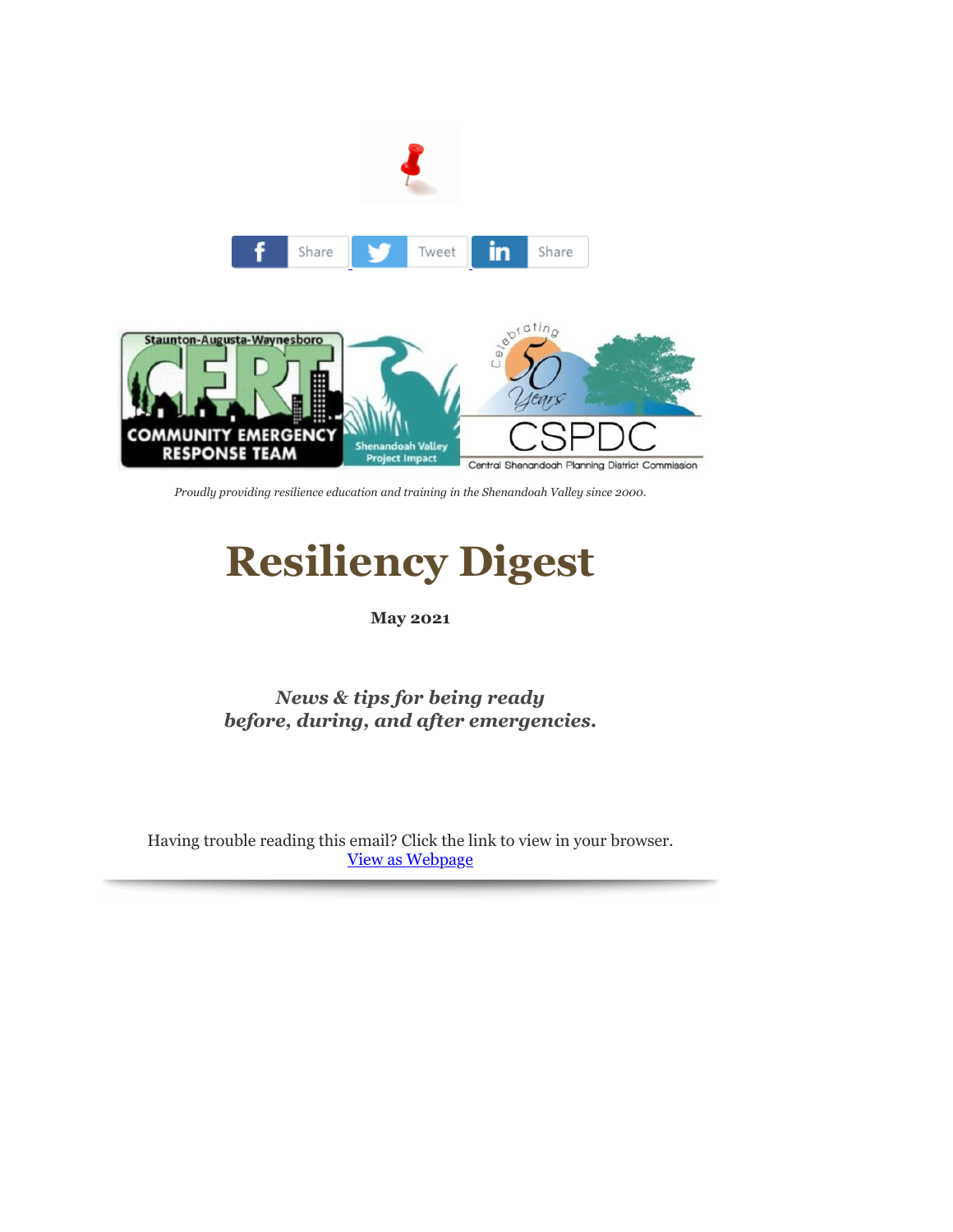

## **Don't Let Hurricane Season Sneak Up on You**

Hurricanes are dangerous and can cause major damage because of storm surge, wind damage, and flooding. They can happen along any U.S. coast or in any territory in the Atlantic or Pacific oceans. Storm surge is historically the leading cause of hurricane-related deaths in the United States. The Shenandoah Valley is not immune to the effects of a hurricane, just ask anyone who lived through Hurricanes Isabel and Fran!

[The Virginia Department of Emergency Management has created the](http://r20.rs6.net/tn.jsp?f=001iSLcVe_Q-L8RX5djCCJYYmAikLi5IaIPMd8ubNxcEcETEsmoOzcO4OvIQL4mrBK3J5666cxguydqLCsU3cmysyYeS5W7zEND4pu3Hx2cCASnOooI7gykfHLYotAWDZGxN0eKRK79pJKh2r-hzGQieaK6_ZTkA4xcH4LYd0LBnLw8F1BYCimgQOBizCfPAU0onz2Xf0vO_gC8LX835jOLxEn3cd120SrfrYw4XNS5R7M5VG-aHZmqFJQO6Z7Xko6MJkEYIQhH2x2vIZTx8X-wGw==&c=ZEumMeJ5V6AWXGnbvu6HgtrWq0G1a3Ri1xbZBPjfj1SOC8BO1Pa50g==&ch=KRAq8TDMBovyeW0bdZQL4jgDaXROYiaozSpqLbrol65DSEV8KOAo8Q==) *Virginia Hurricane Evacuation Guide During the Covid-10 Pandemic* to help residents prepare in the event of a hurricane.

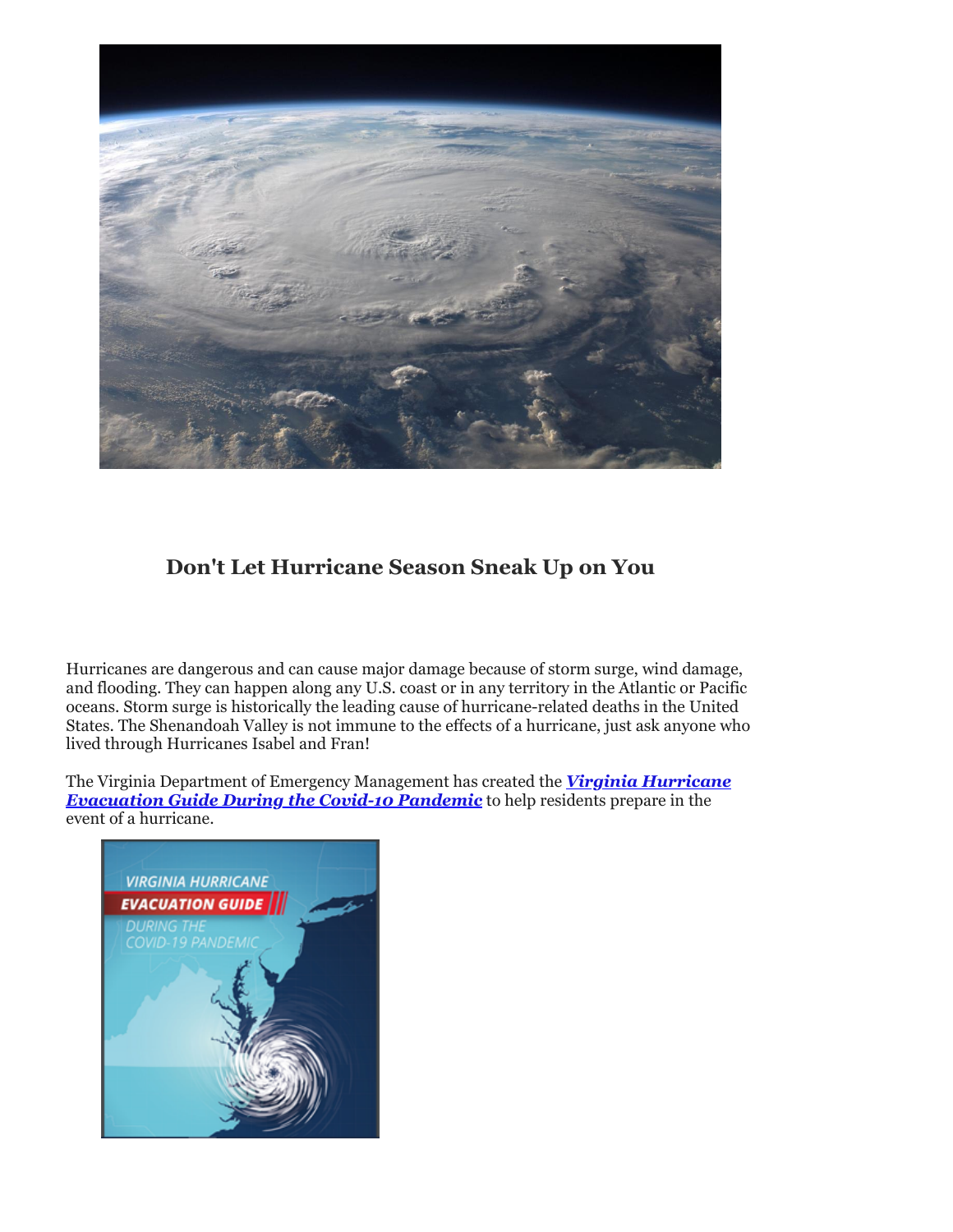

Get the whole family involved in preparedness with these free webinars from the National Hurricane Center. The webinars will focus on the job of a meteorologist, the weather hazards associated with hurricanes, and how meteorologists get you the information you need before a storm.

English: Wednesday, May 12 (4-5 pm ET / 3-4 pm CT): *[https://nhcwebinar12.eventbrite.com/](http://r20.rs6.net/tn.jsp?f=001iSLcVe_Q-L8RX5djCCJYYmAikLi5IaIPMd8ubNxcEcETEsmoOzcO4OvIQL4mrBK3_MuIY2g8yKWxE0bQYkslKEin2_KzkENNgyrEWAPrYMMd2FiQM6gMISBhwt2Vsd88SJ0PEeOggzMYWPOSf5s02qi2jkX6w9-W9Ef76L3inV5VjlSZZ8JwsvG-lWiytt1s43w0qDItL1F4DJio4ktu45CRWx1tMRiegSZr2isEWHWpvIn4hTUlvynO6KtDVRzk&c=ZEumMeJ5V6AWXGnbvu6HgtrWq0G1a3Ri1xbZBPjfj1SOC8BO1Pa50g==&ch=KRAq8TDMBovyeW0bdZQL4jgDaXROYiaozSpqLbrol65DSEV8KOAo8Q==)*

English: Tuesday, May  $18$  (5-6 pm ET / 4-5 pm CT): *[https://nhcwebinar18.eventbrite.com/](http://r20.rs6.net/tn.jsp?f=001iSLcVe_Q-L8RX5djCCJYYmAikLi5IaIPMd8ubNxcEcETEsmoOzcO4OvIQL4mrBK3I9FjJq9_w2ypWb_P3MCNIPOb5Z9Z5jVXXc6w-xhUaB3QAvuZhd724HH36T43fi2u43XyDGxehBbqOo5Eo2rPJVqS2d1SH3H2UaDe1o7AvYDf3TO1y-Q-telLOQJjkS70B1jwVlITuKi89lk3okrMoF_JIdMb70XPge60os9bSl2-gRcJyiWX14UFUR_Ss6nW&c=ZEumMeJ5V6AWXGnbvu6HgtrWq0G1a3Ri1xbZBPjfj1SOC8BO1Pa50g==&ch=KRAq8TDMBovyeW0bdZQL4jgDaXROYiaozSpqLbrol65DSEV8KOAo8Q==)*

Espanol: jueves 13 de mayo  $(4-5 \text{ pm ET} / 3-4 \text{ pm CT})$ : *[https://nhcwebinar13.eventbrite.com/](http://r20.rs6.net/tn.jsp?f=001iSLcVe_Q-L8RX5djCCJYYmAikLi5IaIPMd8ubNxcEcETEsmoOzcO4OvIQL4mrBK3982A_DRTjhIjQ-41XjT4tmXFBq7DnjwtpIbY6jLPMPc6tINFfRAr_XftUz2-i0BbyzG4TqwwAb_A39Wi50Clt30jvPkDGa2QALbmQwmNUFobX8MgJ97KNSoLmlC3mTq3WeAg9MwJephBkpA2_31oFA__yxskHNY8X3SSrzhaKUU-nD1zmATw2-nJnxdmdoTGPurnNxTw4Jve89IbY1Z8tivEU0lDjSewnbc54Li-D8OD4zVHE6Kg0aR6dS2Bu5nlqAwHXE98iAc=&c=ZEumMeJ5V6AWXGnbvu6HgtrWq0G1a3Ri1xbZBPjfj1SOC8BO1Pa50g==&ch=KRAq8TDMBovyeW0bdZQL4jgDaXROYiaozSpqLbrol65DSEV8KOAo8Q==)*

More information on the Hurricanes at Home webinars can be found *[HERE.](http://r20.rs6.net/tn.jsp?f=001iSLcVe_Q-L8RX5djCCJYYmAikLi5IaIPMd8ubNxcEcETEsmoOzcO4OvIQL4mrBK3CESwHldnSbltw91nDGCt_0tiNi7BA80TG4KUgUakWAz9k-ebO1TryDqhWjhYUye0v-8YzJ6_amPEAG8xzjdpWu_aN5KkkAMXdiNyOxjc_Kwbq2t4RcGiDg==&c=ZEumMeJ5V6AWXGnbvu6HgtrWq0G1a3Ri1xbZBPjfj1SOC8BO1Pa50g==&ch=KRAq8TDMBovyeW0bdZQL4jgDaXROYiaozSpqLbrol65DSEV8KOAo8Q==)*

### **How Are Your Wildfire Defenses?**



What's the Home Ignition Zone and how can you defend against wildfires? This compelling first-hand account shares how one property owner's defensible space saved her home.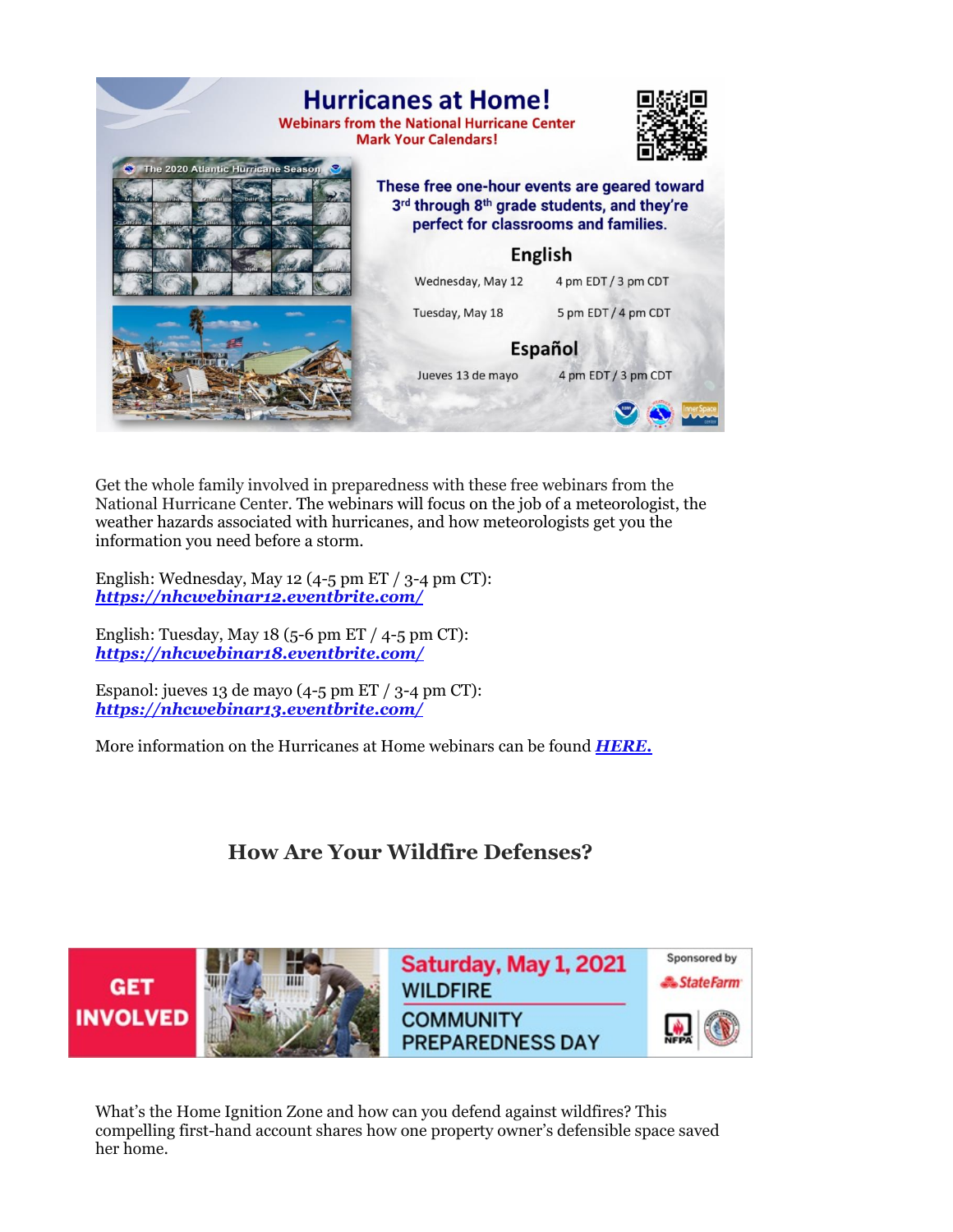

Discover more tips for preparing your home *[HERE.](http://r20.rs6.net/tn.jsp?f=001iSLcVe_Q-L8RX5djCCJYYmAikLi5IaIPMd8ubNxcEcETEsmoOzcO4OvIQL4mrBK313wF4rgflJLYzB74jv6aR4pJr1YrbynC3NcUnWF1b9HToPG_taCjyqR0-DdhrXIXVC5sZho7NhvJCLkEAplYuFFjh-9oNmLIO4E81MrEEpwVcGUtiodvt8zvMIXDW95z3zEJ9aEA3t1kJAbzN7-eSveBi1oBEvhozRzVSdsTznjWBE9ScXpQf56pOIliTMNu&c=ZEumMeJ5V6AWXGnbvu6HgtrWq0G1a3Ri1xbZBPjfj1SOC8BO1Pa50g==&ch=KRAq8TDMBovyeW0bdZQL4jgDaXROYiaozSpqLbrol65DSEV8KOAo8Q==)*

## **Building Safety Helps Everyone**



May is Building Safety Month, an international campaign to raise awareness about building safety. This campaign reinforces the need for the adoption of modern,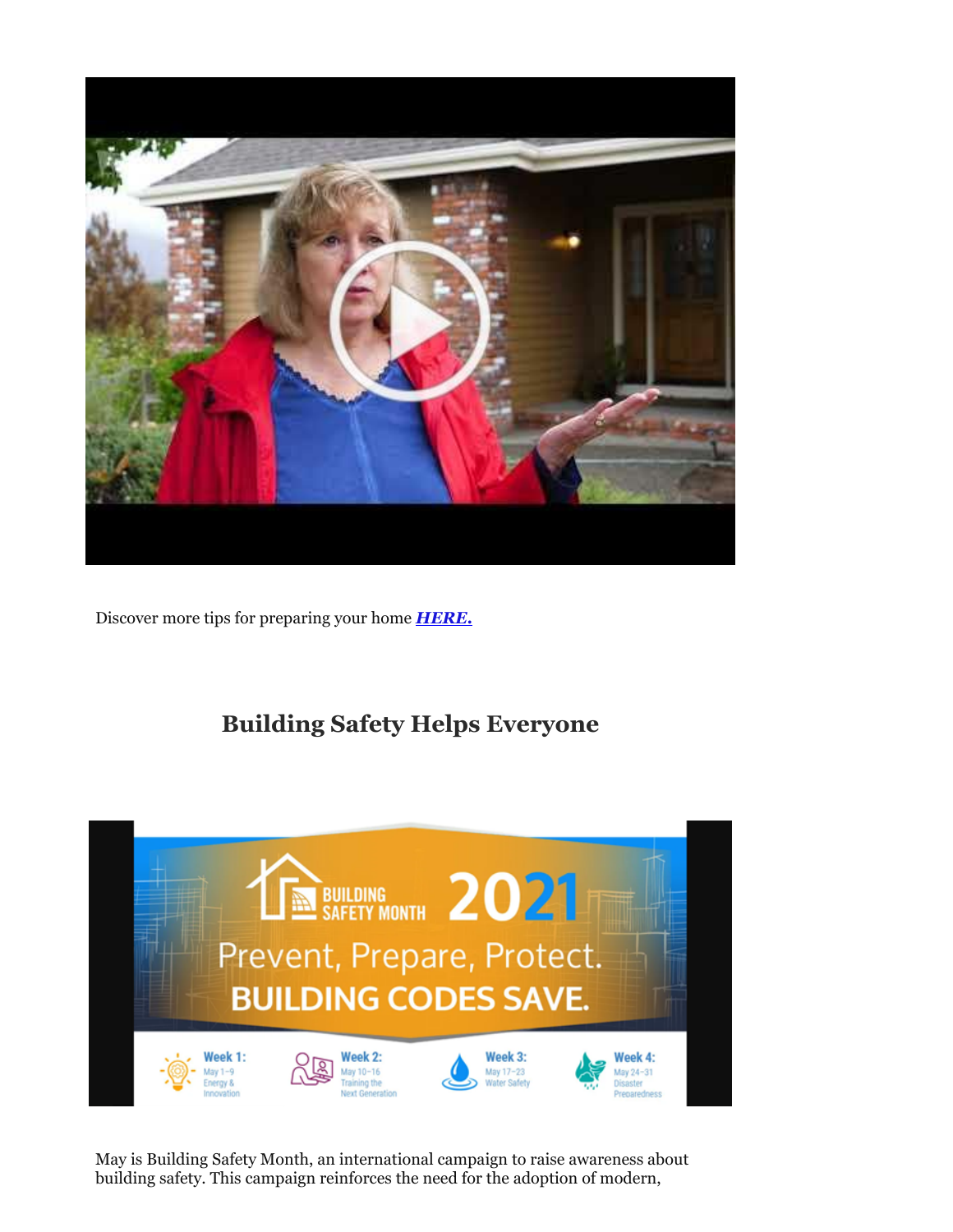regularly updated building codes, and helps individuals, families and businesses understand what it takes to create safe and sustainable structures.

For more information visit the *[International Code Council's website.](http://r20.rs6.net/tn.jsp?f=001iSLcVe_Q-L8RX5djCCJYYmAikLi5IaIPMd8ubNxcEcETEsmoOzcO4OvIQL4mrBK31y1IVQbyw7RJLtyga2M-Y33HnXgArZB784IHYiujccpAB3NMlznxQQL90Q2FXAr2zZ4gFP4zFn3euOWu-LN9GkI_73EYLLIcQVhSBQeOq1_Em5_OYUmN5qMzoF2_UsqQ19_5BhPXfu1h2bSqX8YABvk9a8X9P4NxwS-eRptY6XQ=&c=ZEumMeJ5V6AWXGnbvu6HgtrWq0G1a3Ri1xbZBPjfj1SOC8BO1Pa50g==&ch=KRAq8TDMBovyeW0bdZQL4jgDaXROYiaozSpqLbrol65DSEV8KOAo8Q==)*

## **Don't Fry Day Reminds About Sun Safety**



The Friday before Memorial Day is Don't Fry Day! The National Council on Skin Cancer Prevention has created Don't Fry Day to encourage sun safety awareness by reminding everyone to protect their skin while enjoying the outdoors on Don't Fry Day and every day.

Remember to Slip! Slop! Slap! and Wrap! when you're outdoors. Slip on a shirt, slop on sunscreen of SPF 15 or higher, slap on a hat, and wrap on sunglasses.

For more useful sun-safe tips, visit *<https://skincancerprevention.org/>*

For additional resources to help protect yourself, loved ones, and property, visit the *[National Weather Service](http://r20.rs6.net/tn.jsp?f=001iSLcVe_Q-L8RX5djCCJYYmAikLi5IaIPMd8ubNxcEcETEsmoOzcO4Mgi-u9j6E6fKO4V5i9n6lYXngUC1sW_7VumillN0OVYO4nhI7e6haCd29N2dAZXkn2HOzfHPzY3Rtrg_kWDy2CUkLS9_KkHHA==&c=ZEumMeJ5V6AWXGnbvu6HgtrWq0G1a3Ri1xbZBPjfj1SOC8BO1Pa50g==&ch=KRAq8TDMBovyeW0bdZQL4jgDaXROYiaozSpqLbrol65DSEV8KOAo8Q==)*, *[Ready.gov](http://r20.rs6.net/tn.jsp?f=001iSLcVe_Q-L8RX5djCCJYYmAikLi5IaIPMd8ubNxcEcETEsmoOzcO4DfIHbXzq1FB6_nJIOhArZJuuIP2byomosGzGUurD9ue-b9-oiBy6y46MzLiMZiai3WpgHMj8l-Fhz7d80Z2coM=&c=ZEumMeJ5V6AWXGnbvu6HgtrWq0G1a3Ri1xbZBPjfj1SOC8BO1Pa50g==&ch=KRAq8TDMBovyeW0bdZQL4jgDaXROYiaozSpqLbrol65DSEV8KOAo8Q==)*, *[U.S. Fire Administration](http://r20.rs6.net/tn.jsp?f=001iSLcVe_Q-L8RX5djCCJYYmAikLi5IaIPMd8ubNxcEcETEsmoOzcO4Mgi-u9j6E6fz1M73KIbwgv-iO4WNQWFBrmo471bIxzEzbazB3aYoVWn4K1WmgEBSTdmQq6g56LpM4ee0Q7zp_awshtuE_JiuaGaweVV8ET5&c=ZEumMeJ5V6AWXGnbvu6HgtrWq0G1a3Ri1xbZBPjfj1SOC8BO1Pa50g==&ch=KRAq8TDMBovyeW0bdZQL4jgDaXROYiaozSpqLbrol65DSEV8KOAo8Q==)*, and the *[National Safety Council](http://r20.rs6.net/tn.jsp?f=001iSLcVe_Q-L8RX5djCCJYYmAikLi5IaIPMd8ubNxcEcETEsmoOzcO4OvIQL4mrBK3FYYy5V0QdOHKqVI4582ULOjgXCn5w4eqIMf6r8A33wmO8mIt4z9utnSWiewEJFb_ZFEdRmC_Mj8=&c=ZEumMeJ5V6AWXGnbvu6HgtrWq0G1a3Ri1xbZBPjfj1SOC8BO1Pa50g==&ch=KRAq8TDMBovyeW0bdZQL4jgDaXROYiaozSpqLbrol65DSEV8KOAo8Q==)*.

 $[540.885, 5174]$  [rebecca@cspdc.org] [www.cspdc.org]